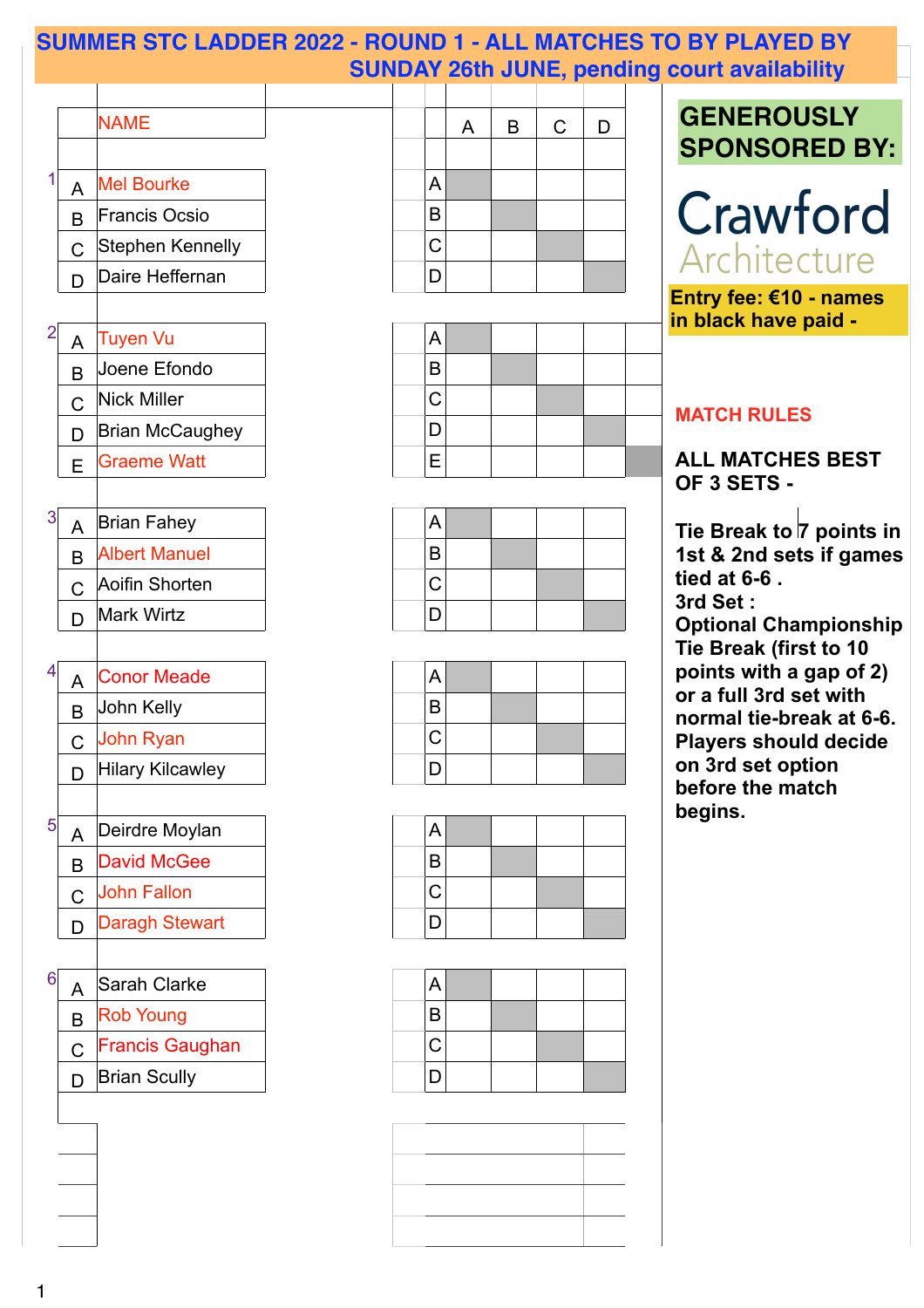



















**ARRANGING GAMES If a person texts you to arrange games, please reply AS SOON AS** 

**POSSIBLE:** 

**LEAVING LADDER or injured**

## **Contact Organiser: Aoifin 086 896 4354**

#### **NEWCOMERS**

**You are very welcome to Sligo's singles ladder! Enjoy your matches. If you have any query, ask someone. If you're a novice, remember, we were all novices once too.**

**JUNIOR PLAYERS: Your ladder will operate with the same terms and conditions** 

#### **as this senior ladder.**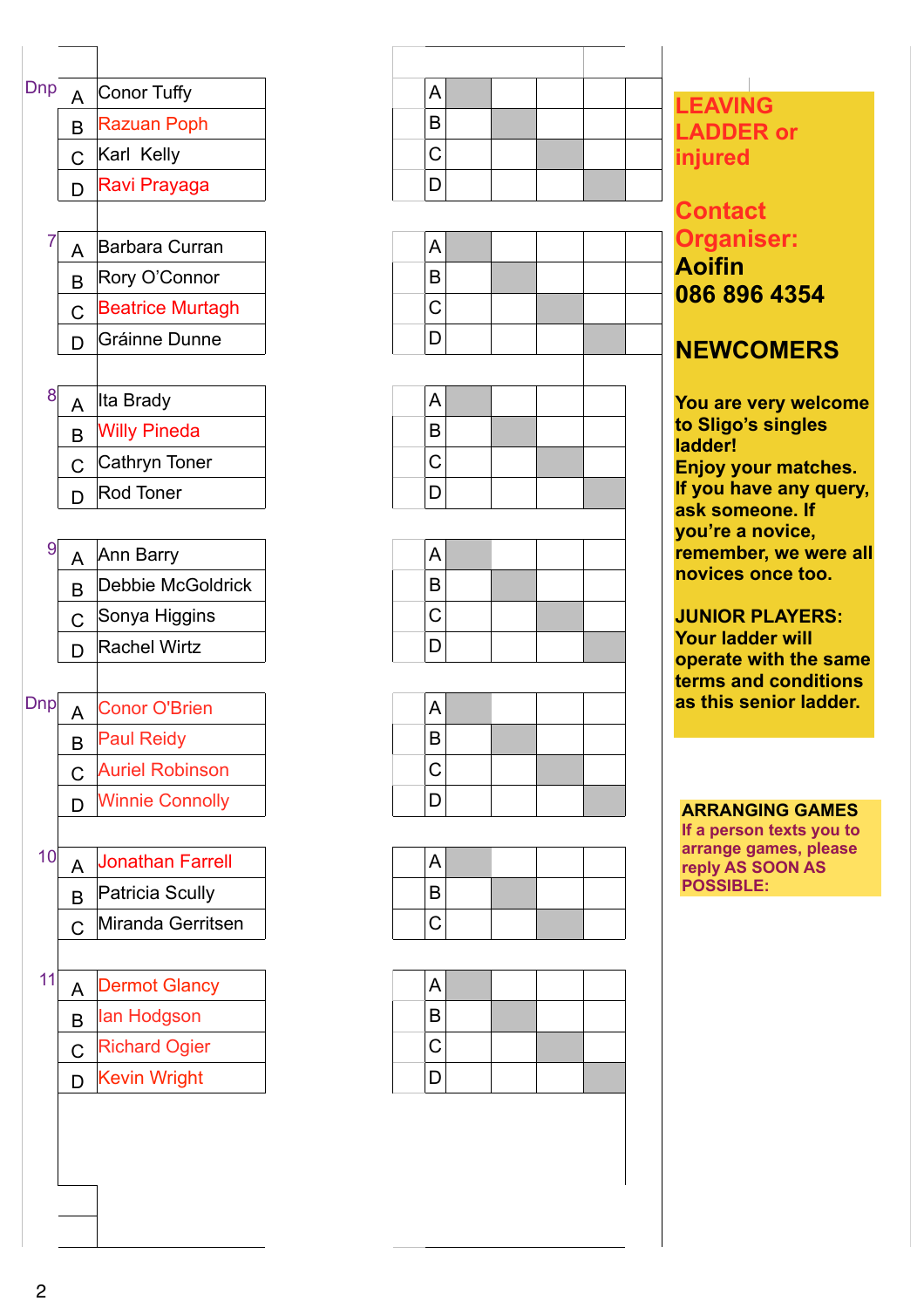











**PLEASE be fair and give a PLEASE be fair and give a** not **walk-over if you can't play. If you do not play your matches and do not reply to texts you may be dropped at the organiser's discretion and will have to rejoin when a place becomes available. NOTE BELOW…..**

Person giving W/O writes: w/o in their box. Person taking W/O writes: 2 in their box

|     | B            | <b>Catherine Mulvaney</b>  |
|-----|--------------|----------------------------|
|     | $\mathbf C$  | Janice O'Brien             |
|     | D            | <b>Marie Louise Blaney</b> |
|     |              |                            |
| Dnp | $\mathbf{A}$ | <b>Aisling Keenan</b>      |
|     |              | <b>Eileen Armstrong</b>    |
|     | $\mathsf{C}$ | <b>Erika Hayes</b>         |
|     |              | Anne Mahon                 |



NOTE: Players in 5 player boxes will be credited with their best 3 scores.

# WALK OVER SCORING & RULES

Winner responsible for writing scores - if there is no score recorded, no points can be given

IMPORTANT: If a person does not reply to ANY texts try CALLING and sorting it out

|  | and the control of the control of the control of the control of the control of the control of the control of the |  |  |
|--|------------------------------------------------------------------------------------------------------------------|--|--|
|  |                                                                                                                  |  |  |